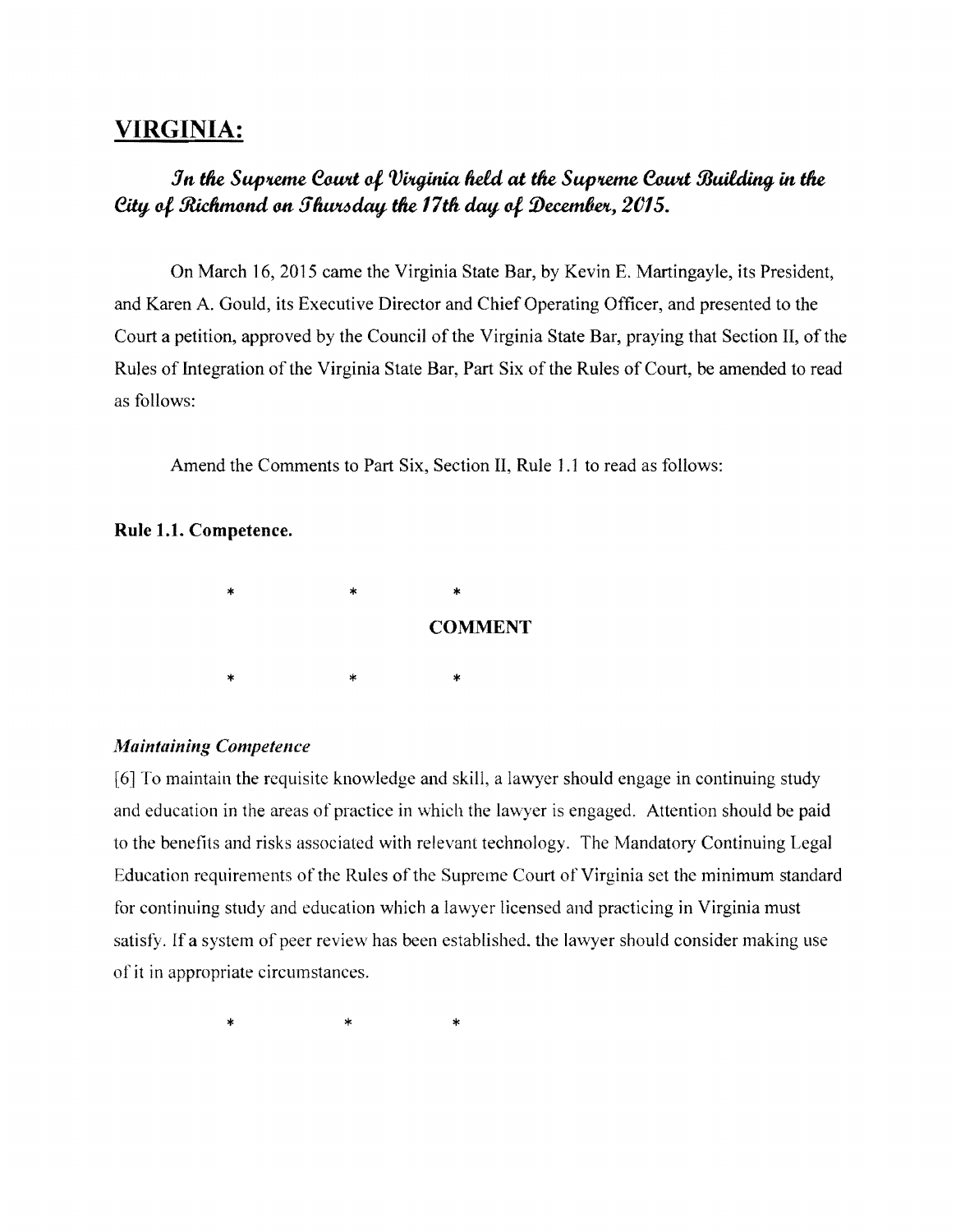Amend Part Six, Section II, Rule 1.6 to read as follows:

#### Rule 1.6. ConfidentiaJity of Information.

 $\star$  \*  $\star$  \*

(d) A lawyer shall make reasonable efforts to prevent the inadvertent or unauthorized disclosure of, or unauthorized access to, information protected under this Rule.

#### **COMMENT**

 $\star$   $\star$   $\star$ 

# *Former Client*

[18J The duty of contidentiality continues after the client-lawyer relationship has terminated.

## *Acting Reasonably to Preserve Confidentiality*

[19] Paragraph (d) requires a lawyer to act reasonably to safeguard information protected under this Rule against unauthorized access by third parties and against inadvertent or unauthorized disclosure by the lawyer or other persons who are participating in the representation of the client or who are subject to the lawyer's supervision. See Rules 1.1, 5.1 and 5.3. The unauthorized access to, or the inadvertent or unauthorized disclosure of, confidential information does not constitute a violation of this Rule if the lawyer has made reasonable efforts to prevent the access or disclosure. Factors to be considered in detennining the reasonableness of the lawyer's efforts include, but are not limited to, the sensitivity of the information, the likelihood of disclosure if additional safeguards are not employed, the employment or engagement of persons competent with technology, the cost of employing additional safeguards, the difficulty of implementing the safeguards, and the extent to which the safeguards adversely affect the lawyer's ability to represent clients (e.g., by making a device or important piece of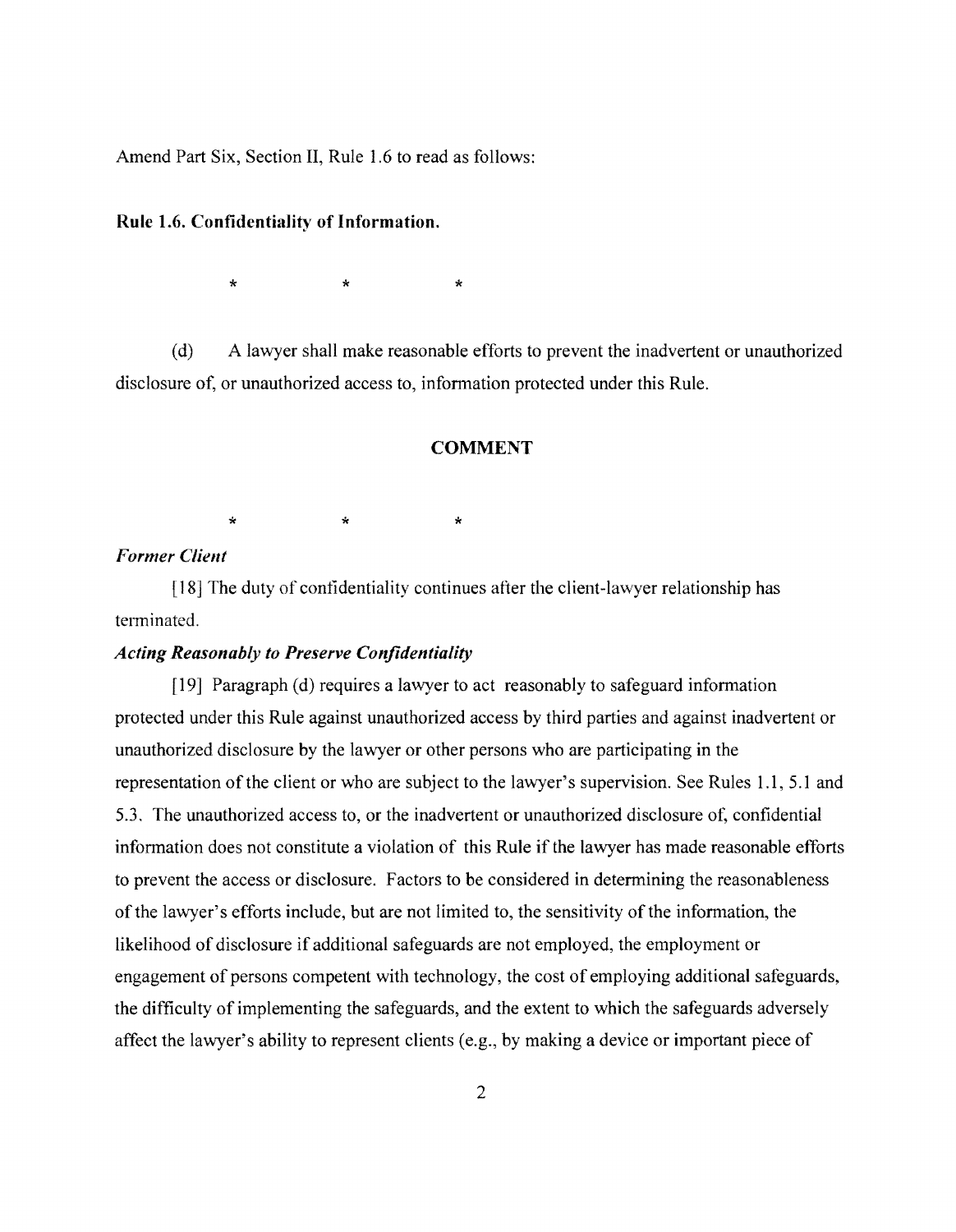software excessively difficult to use).

19[a] Whether a lawyer may be required to take additional steps to safeguard a client's information in order to comply with other laws, such as state and federal laws that govern data privacy or that impose notification requirements upon the loss of, or unauthorized access to, electronic information, is beyond the scope of this Rule.

[20] Paragraph (d) makes clear that a lawyer is not subject to discipline under this Rule if the lawyer has made reasonable efforts to protect electronic data, even if there is a data breach, cyber-attack or other incident resulting in the loss, destruction, misdelivery or theft of confidential client information. Perfect online security and data protection is not attainable. Even large businesses and government organizations with sophisticated data security systems have suffered data breaches. Nevertheless, security and data breaches have become so prevalent that some security measures must be reasonably expected of all businesses, including lawyers and law firms. Lawyers have an ethical obligation to implement reasonable information security practices to protect the confidentiality of client data. What is "reasonable" will be determined in part by the size of the firm. *See* Rules  $5.1(a)$ -(b) and  $5.3(a)$ -(b). The sheer amount of personal, medical and financial information of clients kept by lawyers and law firms requires reasonable care in the communication and storage of such information. A lawyer or law firm complies with paragraph (d) ifthey have acted reasonably to safeguard client information by employing appropriate data protection measures for any devices used to communicate or store client confidential information.

To comply with this Rule, a lawyer does not need to have all the required technology competencies. The lawyer can and more likely must tum to the expertise of staff or an outside technology professional. Because threats and technology both change, lawyers should periodically review both and enhance their security as needed; steps that are reasonable measures when adopted may become outdated as well.

[21] Because of evolving technology, and associated evolving risks, law firms should keep abreast on an ongoing basis of reasonable methods for protecting client confidential information, addressing such practices as:

(a) Periodic staff security training and evaluation programs, including precautions and procedures regarding data security;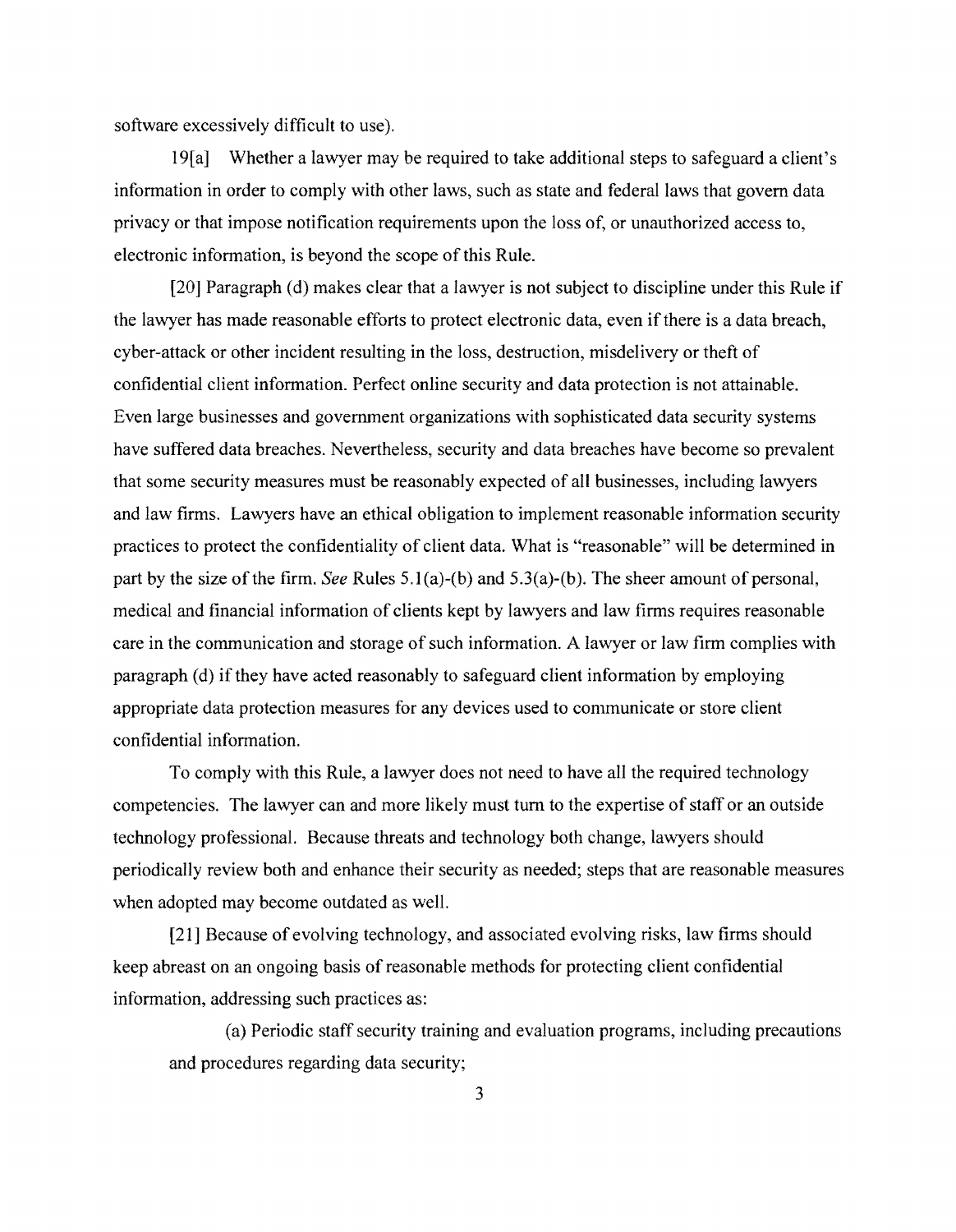(b) Policies to address departing employee's future access to confidential firm data and return of electronically stored confidential data;

(c) Procedures addressing security measures for access ofthird parties to stored information;

(d) Procedures for both the backup and storage of firm data and steps to securely erase or wipe electronic data from computing devices before they are transferred, sold, or reused;

(e) The use of strong passwords or other authentication measures to log on to their network, and the security of password and authentication measures; and

(f) The use of hardware and/or software measures to prevent, detect and respond to malicious software and activity.

### *Virginia Code Comparison*

Rule 1.6 retains the two-part definition of information subject to the lawyer's ethical duty of confidentiality. EC 4-4 added that the duty differed from the evidentiary privilege in that it existed "without regard to the nature or source of information or the fact that others share the knowledge." However, the definition of "client information" as set forth in the ABA Model Rules, which includes all information "relating to" the representation, was rejected as too broad.

Paragraph (a) permits a lawyer to disclose information where impliedly authorized to do so in order to carry out the representation. Under DR 4-101 $(B)$  and  $(C)$ , a lawyer was not permitted to reveal "confidences" unless the client first consented after disclosure.

Paragraph (b)(1) is substantially the same as DR 4-101(C)(2).

Paragraph (b)(2) is substantially similar to DR 4-101(C)(4) which authorized disclosure by a lawyer of "[ c ]onfidenees or secrets necessary to establish the reasonableness of his fee or to defend himself or his employees or associates against an accusation of wrongful conduct."

Paragraph (b)(3) is substantially the same as DR 4-101(C)(3). Paragraph (b)(4) had no counterpart in the Virginia Code. Paragraphs (c)(1) and (c)(2) are substantially the same as DR 4-101(D). Paragraph (c)(3) had no counterpart in the Virginia Code.